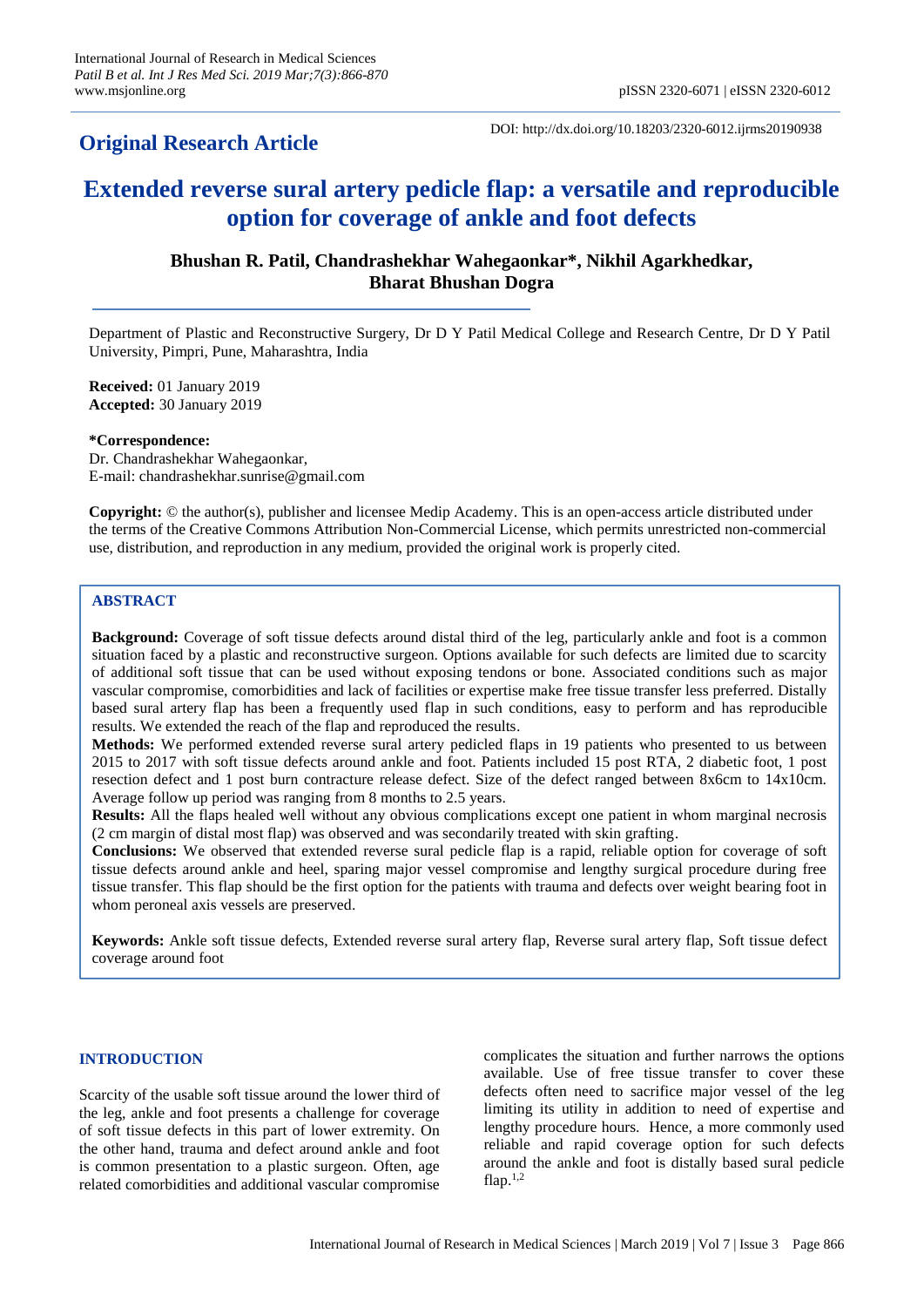The reverse sural artery flap is an adipofasciocutaneus flap based on vascular axis of sural nerve which receives its blood supply from its communications with peroneal artery perforators around lateral malleolus.<sup>3</sup> We observed that its reach can be extended by including sural nerve in the distalmost part of the flap by dissecting it along its course below the facia, between the gastrocnemius heads. In this study we tried to check the reliability, reproducibility and safety of the technique of using Extended reverse sural artery pedicle flap.

## **METHODS**

During 2015 to 2017, we treated 19 patients of soft tissue defect around ankle and foot presented to Plastic and Reconstructive surgery unit at Dr D Y Patil medical college, Pune with extended reverse sural artery flap (Table 1).

They included 14 males and 5 females. The etiology included 15 post road traffic accidents including wheel spoke injury, 2 diabetic foot, 1 post resection defect and 1 post burn contracture release defect. The defect site included ankle, medial aspect of ankle, weight bearing heel and dorsum of foot. Mean follow up time was ranging from 8 months to 2.5 years.

Preoperatively the patients were screened for patency of peroneal perforators especially the one at around 7-8cm from lateral malleolus using Doppler ultrasound probe.

| Age | <b>Sex</b>   | <b>Etiology</b>            | <b>Defect Site</b>                       | <b>Defect</b><br><b>Size</b> | <b>Comorbidity</b>       | <b>Post-operative</b><br><b>Complication</b> |
|-----|--------------|----------------------------|------------------------------------------|------------------------------|--------------------------|----------------------------------------------|
| 28  | M            | <b>RTA</b>                 | Ankle joint and Exposed Tendon           | $12*9$                       | $\overline{a}$           |                                              |
| 40  | M            | <b>RTA</b>                 | Ankle Joint                              | 12*10                        | L,                       |                                              |
| 35  | $F_{\rm}$    | <b>RTA</b>                 | Weight bearing Heel                      | $10*7$                       |                          |                                              |
| 22  | M            | Post burn scar<br>excision | Dorsum of foot                           | 11*9                         |                          |                                              |
| 28  | M            | <b>RTA</b>                 | Medial side of foot                      | 13*10                        | $\overline{a}$           |                                              |
| 55  | M            | Diabetic Foot              | Dorsum of foot                           | 12*10                        | Diabetic                 |                                              |
| 18  | M            | <b>RTA</b>                 | Tendoachilles and hindfoot               | $8*7$                        |                          |                                              |
| 52  | F            | Post tumour<br>excision    | Weight bearing heel                      | $9*6$                        | Diabetic                 |                                              |
| 20  | M            | <b>RTA</b>                 | Medial side of foot                      | 13*9                         |                          |                                              |
| 25  | M            | <b>RTA</b>                 | Medial malleolus exposed implant         | 8*6                          | $\overline{\phantom{a}}$ |                                              |
| 38  | M            | <b>RTA</b>                 | Tendoachilles and weight bearing<br>heel | $13*9$                       |                          |                                              |
| 20  | $\mathbf{F}$ | <b>RTA</b>                 | Weight bearing heel pad                  | $8*7$                        | $\overline{\phantom{a}}$ | $\overline{\phantom{a}}$                     |
| 27  | M            | <b>RTA</b>                 | Ankle and Dorsum                         | $11*8$                       | Smoker                   | $\qquad \qquad \blacksquare$                 |
| 32  | M            | <b>RTA</b>                 | Ankle with exposed tendon                | $12*9$                       |                          | --                                           |
| 45  | M            | Post Cellulitis            | Dorsum of foot                           | $12*9$                       | Smoker                   | $\qquad \qquad \blacksquare$                 |
| 36  | F            | <b>RTA</b>                 | Distal third leg with ankle              | $9*6$                        |                          | $\overline{\phantom{a}}$                     |
| 16  | M            | <b>RTA</b>                 | Tendoachilles and hindfoot               | $14*10$                      | $\overline{a}$           |                                              |
| 58  | M            | Trophic ulcer              | Weight bearing heel                      | $10*8$                       | Diabetic                 | Distal most 2cm<br>flap necrosis             |
| 20  | M            | <b>RTA</b>                 | Weight bearing heel                      | 12*9                         | $\overline{\phantom{0}}$ |                                              |

#### **Table 1: Details of patient data, flap dimensions and results.**

#### *Surgical technique*

Preoperatively, the course of the sural nerve was marked along the line from the midline between gastrocnemius heads in the popliteal fossa to the point between the lateral malleolus and tendoachilles. Perforator of the peroneal axis around 7-8cm from the lateral malleolus was also marked using handheld Doppler probe. Debridement of the raw area was done and defect size measured. Flap was marked accordingly in the upper third of the calf with distal margin within 2-3cm from the popliteal crease. Reach of the flap was confirmed by planning in reverse.

The flap dissection was started from the distal most part of flap. Sural nerve and Lesser saphenous vein were identified and divided (Figure 1). The sural nerve was incorporated in the flap by dissecting it between the gastrocnemius heads subfascially. The dissection was then continued along the medial and lateral borders after securing the fascia with the skin. Fasciocutaneous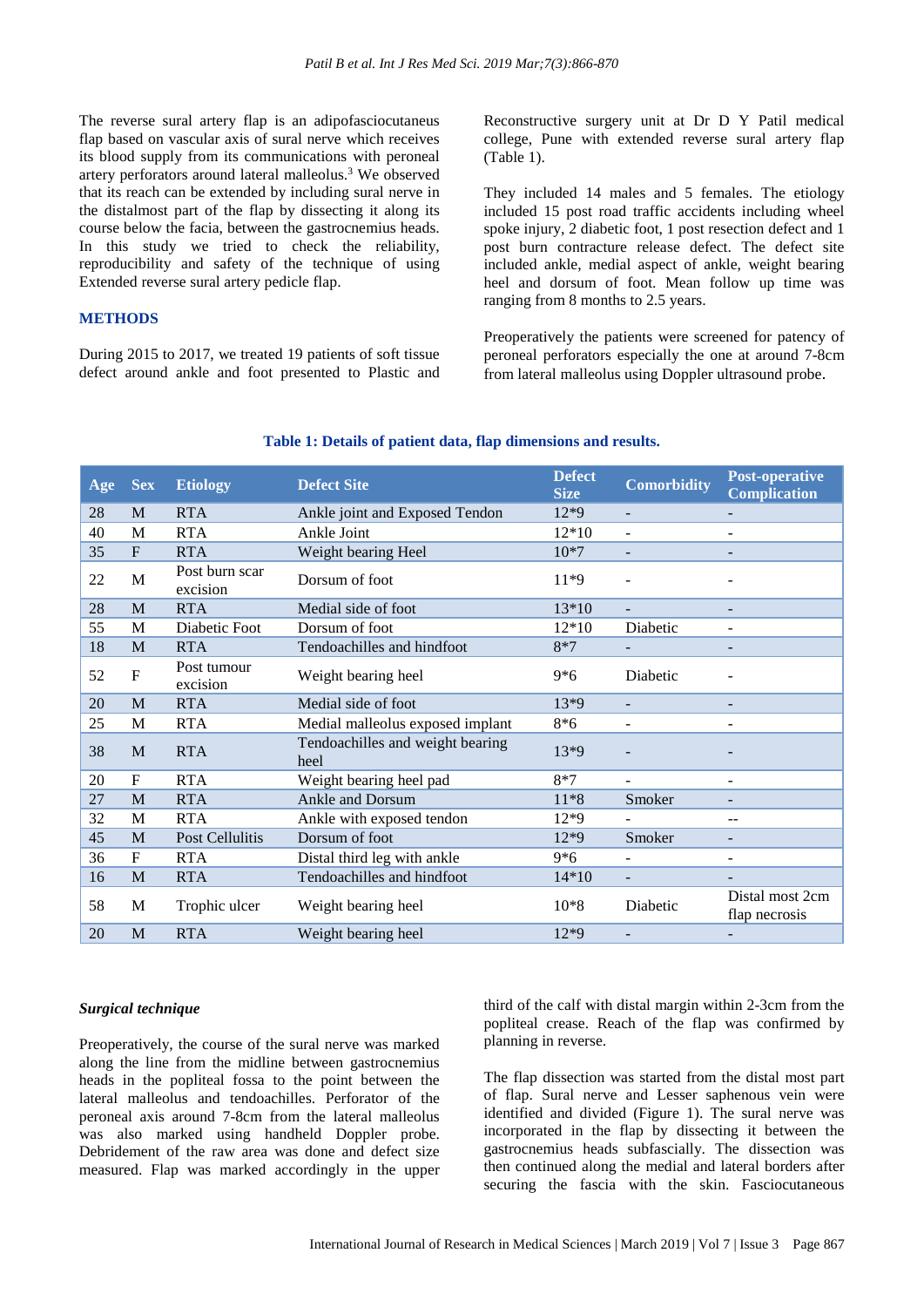Perforators of the peroneal axis and musculocutaneous perforators through gastrocnemius muscle were divided as the dissection progressed. Dissection was completed till the pivot point as per marking (7-8cm from the lateral malleolus). The pedicle width of at least 5cm was maintained, an inch on each side of the pivot perforator and to include short saphenous vein.



**Figure 1: Sural nerve and short saphenous vein at the distal end of flap.**

The vascularity of the flap was confirmed at the distal most part. Even in our diabetic patients we found it adequately vascular and hence flap delay was not done. The flap was then inset at the defect site and secured in place. Splint was applied to restrict movements of the limb. All the procedures were done by the same author. The flap dimensions ranged from 8x6cm to 14x10cm. Final inset of the flap after division of the pedicle was done after 3 weeks.

## **RESULTS**

Defects around ankle and weight-bearing foot along with exposed tendons were successfully covered with the flap. Post-operative course was uneventful and the flaps healed well, with the exception of one.



**Figure 2: Case 1. (A) Medial extent, (B) Lateral extent of the defect around ankle with exposed Tibialis anterior tendon.**



**Figure 3 Case 1. (A) Medial view, (B) Lateral view at Postoperative 2 year follow up showing supple and cosmetically satisfying flap coverage.**

Figure 2 shows pre-operative images of the case 1 having post-traumatic soft tissue defect over left ankle anterior aspect from medial to lateral malleolus along with exposed Tibialis anterior tendon and tibia.



## **Figure 4: Case 19. (A) Medial extent and (B) lateral extent of the defect over weight-bearing heel and hindfoot.**

Figure 3 shows two year follow up of case 1 patient showing well healed and supple flap with cosmetically satisfying appearance.

Figure 4 shows pre-operative images of case 19 having post-traumatic soft tissue gangrenous changes over right heel and defect extending over hindfoot and lateral aspect upto lateral malleolus.

Figure 5 shows post-operative images of Case 19 where Extended reverse sural flap was used to cover weight bearing heel which is completely healed and donor area covered with split thickness skin graft.

In an elderly diabetic trophic ulcer patient, the flap suffered partial necrosis of the distal most part (2cm of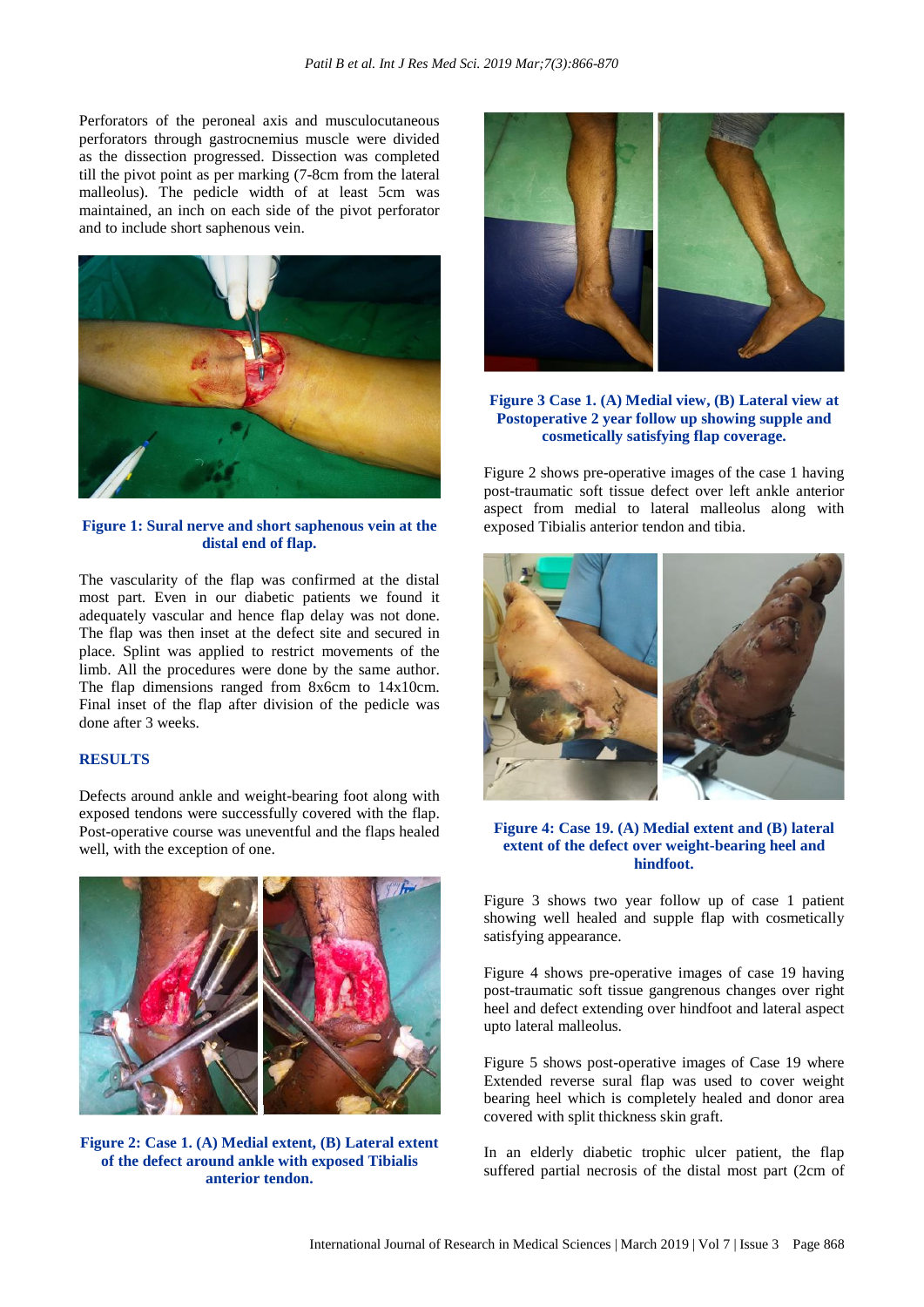distal most margin) which was treated with skin grafting. The flaps and donor site skin grafts otherwise were very well accepted cosmetically to the patient satisfaction (Figure 6). The flaps showed supple skin in late followup period. None of the patients required any other supplementary procedure such as flap thinning or revision inset.



**Figure 5: Case 19 post operative follow up showing a well accepted flap and well healed donor area.**



**Figure 6 Aesthetically acceptable donor site of flap with well-preserved contour.**

#### **DISCUSSION**

The present study provides sufficient evidence to apply this technique as a safe, easy and applicable method in defects around ankle and foot. The results show low rates of ischemia, venous congestion, dehiscence, infection and flap necrosis.

Soft tissue defects of the distal third of the leg, ankle, heel, and foot are difficult to reconstruct. The sural flap is a useful and reliable reconstructive option in patients with soft-tissue defects of the foot and lower leg.<sup>1,2</sup> Despite these successes, flap necrosis and other complication rates remain significant. Several studies described different rates from 5% to 36%.<sup>4-8</sup> Kneser et al, also did not observe any complete or near complete flap necrosis in their study.<sup>9</sup> These studies have been performed on patients with small to moderate sized defects on the distal part of the leg, Achilles tendon, ankle, malleolus and heel.<sup>9,10</sup> Large soft-tissue defects of the heel; sole and dorsum of the foot are a challenging problem and are usually treated by free tissue transfer as free flaps provide reliable single-stage coverage. $2,3,9$ 

However, there are some disadvantages to this technique which are: donor-site morbidity, increased operation time, the use of a major vessel of the leg and the necessity of microsurgical expertise. An alternative approach for large defect coverage of these areas is the distally based fasciocutaneous sural flap. The major advantages of the distally based fasciocutaneous sural flap are a quick and safe surgery, a wide arc of rotation of the flap, preservation of major arteries of the leg, and acceptable donor-site morbidity.<sup>2,9</sup> At the other hand, the disadvantages are perfusion problems, venous congestion, partial necrosis and length limitation. The proximal extension of the distally based sural flap has been considered a random type flap and its survival is not predictable.4,5,11

Some of authors have presented modifications to secure the extension of the Fasciocutaneous Island to the proximal leg. Such modifications included delaying, a pedicle wider than usual, and harvesting a midline cuff of the gastrocnemius muscle with the flap. 6-8,10 Venous supercharging is a microsurgical technique that should be considered in patients with venous insufficiency. 2 It has been shown that delay can significantly increase blood circulation in the distal portion of the random pattern skin flaps.<sup>10,14,15</sup> Some authors had previously mentioned about adipoareolar tissue between the two heads of the gastrocnemius muscle and made a mesentery like structure that was important for flap elevation.<sup>12,16</sup>

The upper limits of the flap's dimensions have been best explored by Ayyappan and Chadha, who have reported that they left as little as 1 to 2cm of skin distal to the popliteal crease with a pivot point only 4 to 5cm proximal to the lateral malleolus.<sup>17</sup> To finalise, we considered many studies about distally based sural flaps.